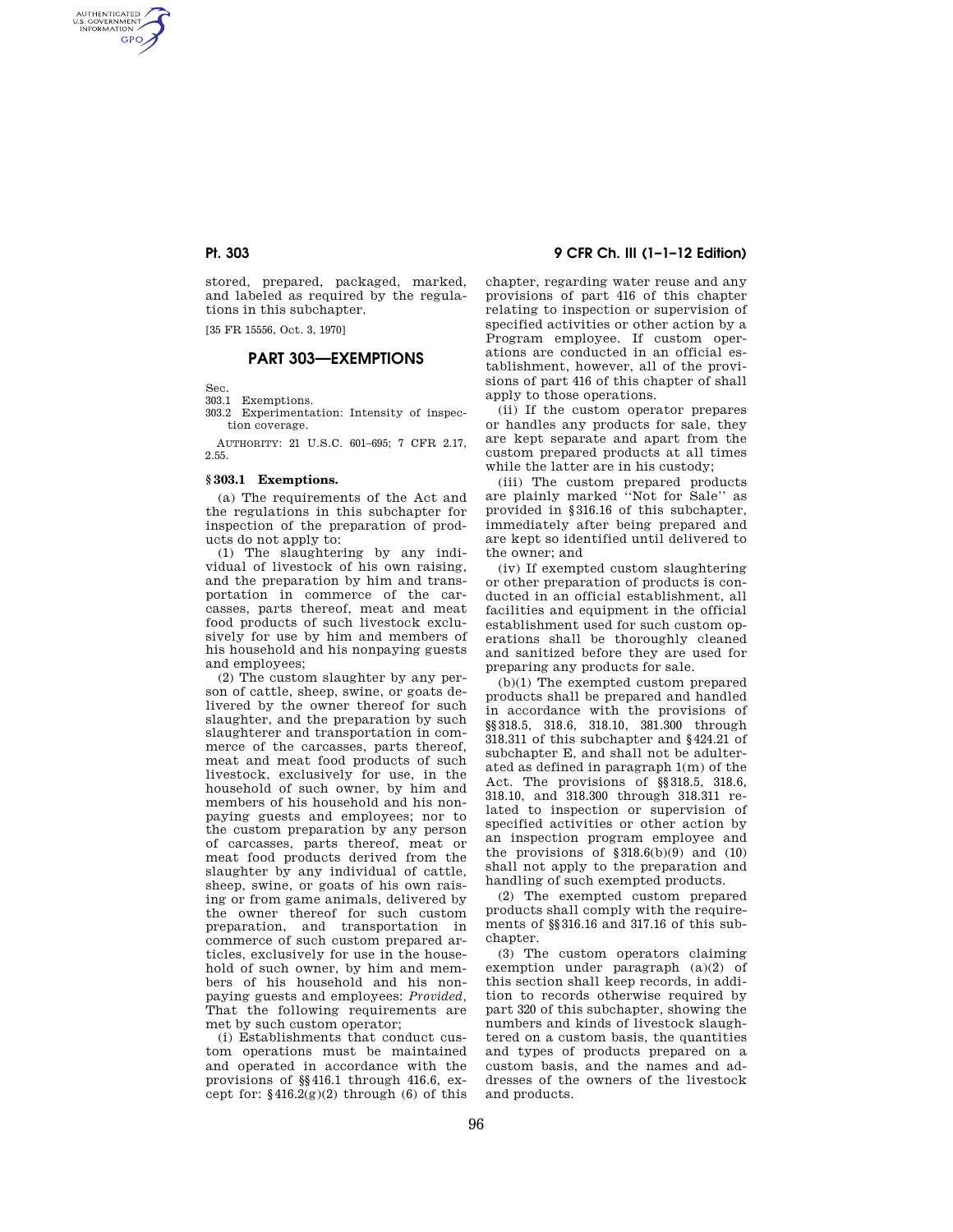(4) Articles capable of use as human food, resulting from the exempted custom slaughter or other preparation of products shall be promptly denatured or otherwise identified in accordance with §325.13 of this subchapter and not removed from the establishment where the custom operations are conducted until so identified, unless they are delivered to the owner of the articles for use in accordance with paragraph  $(a)(2)$ of this section.

(c) It has been determined that it is impracticable to provide inspection of the preparation of products at establishments in any unorganized Territory at which livestock are slaughtered or their products are prepared for distribution solely within such jurisdiction and that exempting such establishments from requirements of the Act for such inspections under the conditions stated in this section will otherwise facilitate enforcement of the Act. Therefore, such inspection requirements of the Act and of the regulations in this subchapter shall not apply at such establishments if they are operated in accordance with the regulations in part 416, §§416.1 through 416.5 of this chapter. However, the Administrator may refuse, withdraw, or modify any exemption under this paragraph when he determines in any specific case in accordance with the applicable rules of practice that such action is necessary to effectuate the purposes of this Act.

 $(d)(1)$  The requirements of the Act and the regulations in this subchapter for inspection of the preparation of products do not apply to operations of types traditionally and usually conducted at retail stores and restaurants, when conducted at any retail store or restaurant or similar retail-type establishment for sale in normal retail quantities or service of such articles to consumers at such establishments.

(2) For purposes of paragraph (d)(1) of this section:

(i) Operations of types traditionally and usually conducted at retail stores and restaurants are the following:

(*a*) Cutting up, slicing, and trimming carcasses, halves, quarters, or wholesale cuts into retail cuts such as steaks, chops, and roasts, and freezing such cuts;

(*b*) Grinding and freezing products made from meat;

(*c*) Curing, cooking, smoking, rendering or refining of livestock fat, or other preparation of products, except slaughtering or the retort processing of canned products;

(*d*) Breaking bulk shipments of products;

(*e*) Wrapping or rewrapping products.

(ii) Any quantity or product purchased by a consumer from a particular retail supplier shall be deemed to be a normal retail quantity if the quantity so purchased does not in the aggregate exceed one-half carcass. The following amounts of product will be accepted as representing one-half carcass of the species identified:

| One-half<br>carcass<br>pounds |
|-------------------------------|
| 300                           |
| 37.5                          |
| 27.5                          |
| 100                           |
| 25                            |

(iii) A retail store is any place of business where:

(*a*) The sales of product are made to consumers only;

(*b*) At least 75 percent, in terms of dollar value, of total sales of product represents sales to household consumers and the total dollar value of sales of product to consumers other than household consumers does not exceed the dollar limitation per calendar year set by the Administrator. This dollar limitation is a figure which will automatically be adjusted during the first quarter of each calendar year, upward or downward, whenever the Consumer Price Index, published by the Bureau of Labor Statistics, Department of Labor, indicates a change in the price of this same volume of product which exceeds \$500. Notice of the adjusted dollar limitation will be published in the FEDERAL REGISTER. 1

<sup>1</sup>The dollar limitation currently in effect may be obtained by contacting Director, Slaughter Inspection Standards and Procedures Division, Technical Services, Food and Safety Inspection Service, U.S. Department of Agriculture, Washington, DC 20250 (202) 447–3219.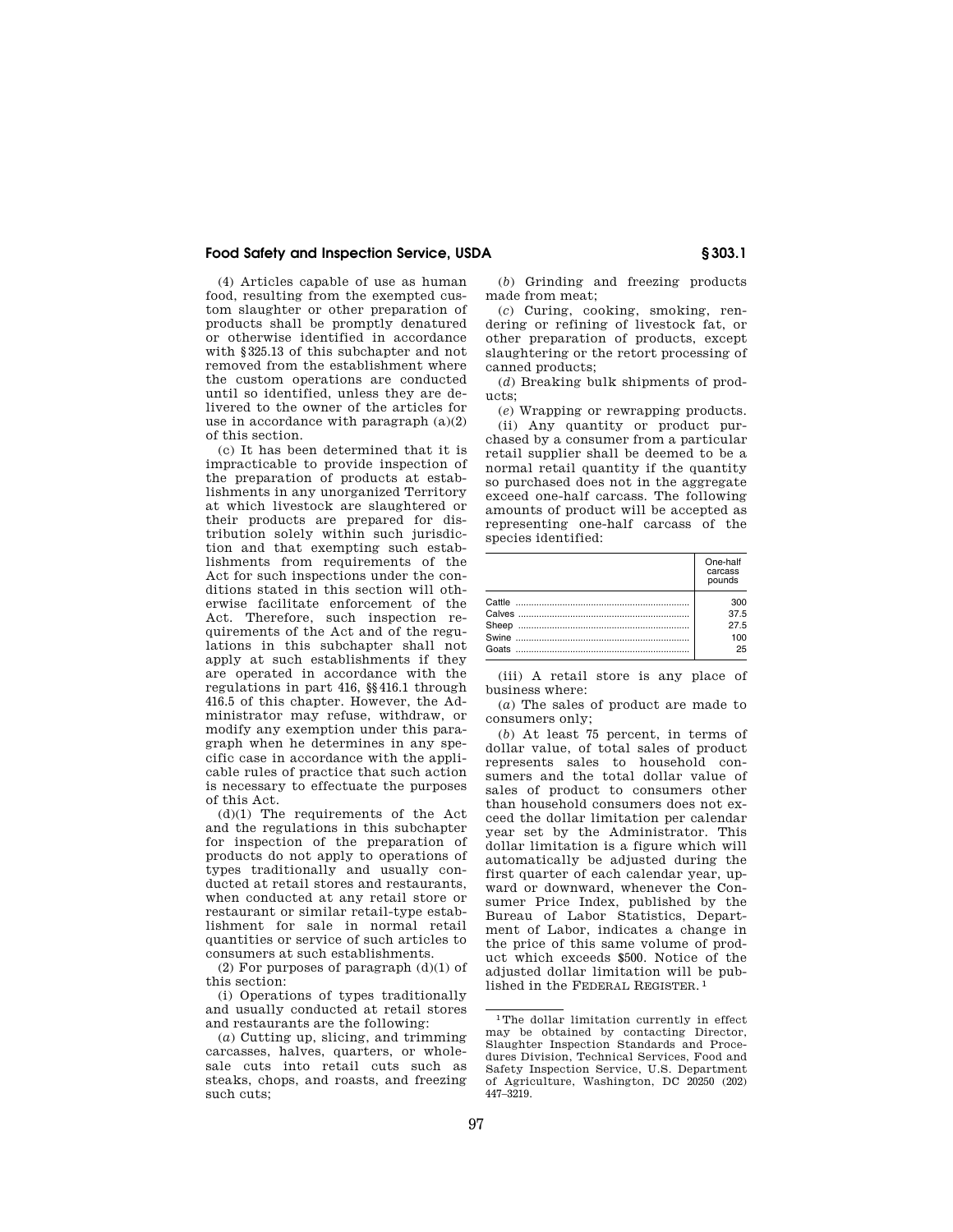(*c*) Only federally or State inspected and passed product is handled or used in the preparation of any product, except that product resulting from the custom slaughter or custom preparation of product may be handled or used in accordance with paragraph (a)(2) and (b) of this section but not for sale;

(*d*) No sale of product is made in excess of a normal retail quantity as defined in paragraph  $(d)(2)(ii)$  of this section;

(*e*) The preparation of products for sale to household consumers is limited to traditional and usual operations as defined in paragraph  $(d)(2)(i)$  of this section; and

(*f*) The preparation of products for sale to other than household consumers is limited to traditional and usual operations as defined in paragraph  $(d)(2)(i)$   $(a)$ ,  $(b)$ ,  $(d)$ , and  $(e)$  of this section. (A retail store at which custom slaughtering or preparation of products is conducted is not thereby disqualified from exemption as a retail store under this paragraph (d).)

(iv) *Restaurants.* (*a*) A restaurant is any establishment where:

(*1*) Product is prepared only for sale or service in meals or as entrees directly to individual consumers at such establishments;

(*2*) Only federally or State inspected and passed product or such product prepared at a retail store exempted under paragraph  $(d)(2)(iii)$  of this section is handled or used in the preparation of any product;

(*3*) No sale of product is made in excess of a normal retail quantity as defined in paragraph  $(d)(2)(ii)$  of this section; and

(*4*) The preparation of product is limited to traditional and usual operations as defined in paragraph  $(d)(2)(i)$  of this section.

(*b*) The definition of a restaurant includes a caterer which delivers or serves product in meals, or as entrees, only to individual consumers and otherwise meets the requirements of this paragraph.

(*c*) For purposes of this paragraph, operations conducted at a restaurant central kitchen facility shall be considered as being conducted at a restaurant if the restaurant central kitchen prepares meat or meat food products that

**§ 303.1 9 CFR Ch. III (1–1–12 Edition)** 

are ready to eat when they leave such facility (i.e., no further cooking or other preparation is needed, except that they may be reheated prior to serving if chilled during transportation), transported directly to a receiving restaurant by its own employees, without intervening transfer or storage, maintained in a safe, unadulterated condition during transportation, and served in meals or as entrees only to customers at restaurants, or through vending machines, owned or operated by the same person that owns or operates such facility, and which otherwise meets the requirements of this paragraph: *Provided,* That the requirements of §§320.1 through 320.4 of this subchapter apply to such facility. *Provided further,* That the exempted facility may be subject to inspection requirements under the Act for as long as the Administrator deems necessary, if the Administrator determines that the sanitary conditions or practices of the facility or the processing procedures or methods at the facility are such that any of its meat or meat food products are rendered adulterated. When the Administrator has made such determination and subjected a restaurant central kitchen facility to such inspection requirements, the operator of such facility shall be afforded an opportunity to dispute the Administrator's determination in a hearing pursuant to rules of practice which will be adopted for this proceeding.

(v) Similar retail-type establishment: Any establishment which is a combination retail store and restaurant; any delicatessen which meets the requirements for a retail store or restaurant as prescribed in paragraphs  $(d)(2)$  (iii) or (iv) of this section; or other establishment as determined by the Administrator in specific cases.

(vi) Consumer: Any household consumer, hotel, restaurant, or similar institution as determined by the Administrator in specific cases.

(3) Whenever any complaint is received by the Administrator from any person alleging that any retail store claiming exemption under this paragraph (d), in any designated State or organized Territory that is identified under section 205 of the Act (as one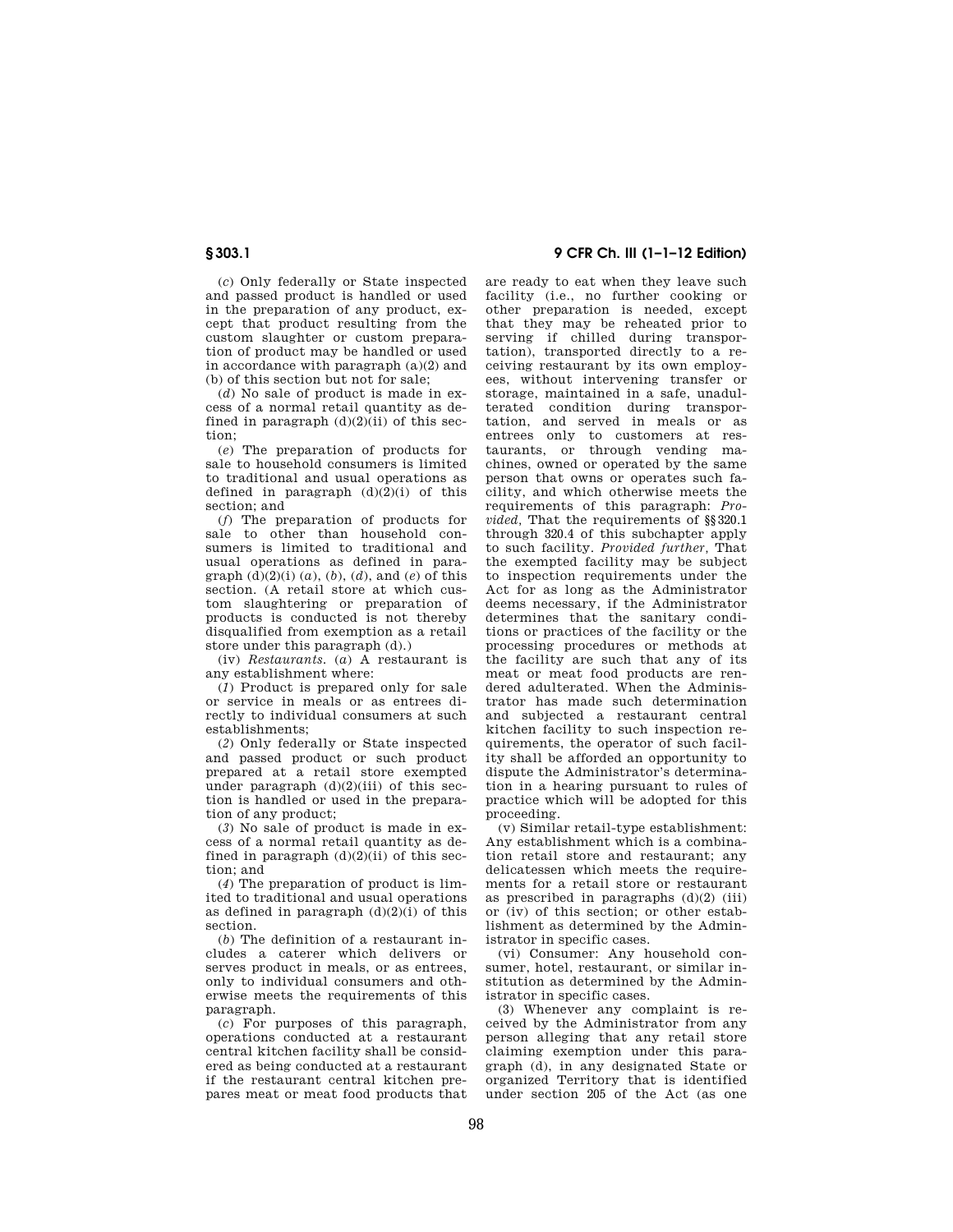that does not have or is not exercising adequate authority with respect to recordkeeping requirements) has been operated in violation of the conditions prescribed in this section for exemption, and the Administrator, upon investigation of the complaint, has reason to believe that any such violation has occurred, he shall so notify the operator of the retail store and afford him reasonable opportunity to present his views informally with respect to the matter. Thereafter, if the Administrator still has reason to believe that such a violation has occurred, and that a requirement that the operator keep records concerning the operations of the retail store would effectuate the purposes of the Act, the Administrator shall order the operator to maintain complete, accurate, and legible records of total monthly purchases and of total monthly sales of meat, meat byproducts, and meat food products, in terms of dollar values of the products involved. Such records shall separately show total sales to household consumers and total sales to other consumers and shall be maintained for the period prescribed in §320.3 of this subchapter. If the operator maintains copies of bills of lading, receiving and shipping invoices, warehouse receipts, or similar documents which give the information required herein, additional records are not required by this subparagraph.

(e)(1) The requirements of the Act and the regulations in this subchapter for inspection of the preparation of products do not apply to meat pizzas containing meat food product ingredients which were prepared, inspected, and passed in a cured or cooked form as ready-to-eat (i.e., no further cooking or other preparation is needed) in compliance with the requirements of the Act and these regulations; and the meat pizzas are to be served in public or private nonprofit institutions, provided that the meat pizzas are ready-to-eat (i.e., no further cooking or other preparation is needed, except that they may be reheated prior to serving if chilled during transportation), transported directly to the receiving institution by employees of the preparing firm, receiving institution, or a food service management company contracted to

conduct food service at the public or private nonprofit institution, without intervening transfer or storage.

(2) The definitions at Chapter 1, 1–102, except 1–102(z) and the provisions of Chapters 2 through 8, except sections 2– 102(a) and (b), 2–302(d), 2–403(a), 2–403(c), 2–404, 2–405, 2–407, 2–502 through 2–506, 2–508, 2–509, 4–105, 4–201(c), 4–208, 5–  $101(a)$ , 5–103, 5–104, 5–202(c), 5–203, and 6– 105, part IV, of the Food and Drug Administration's Food Service Sanitation Manual (1976 Recommendations), DHEW Publication No. (FDA) 78–2081, which is incorporated by reference, shall apply to the facilities and operations of businesses claiming this exemption. (These materials are incorporated as they exist on the date of approval. This incorporation by reference was approved by the Director of the Federal Register in accordance with 5 U.S.C. 552(a) and 1 CFR part 51. Copies may be purchased from the Superintendent of Documents, U.S. Government Printing Office, Washington, DC 20402. It is also available for inspection at the FSIS Hearing Clerk, room 3171, South Building, Food Safety and Inspection Service, U.S. Department of Agriculture, Washington, DC 20250, or at the National Archives and Records Administration (NARA). For information on the availability of this material at NARA, call 202–741–6030, or go to: *http://www.archives.gov/ federal*l*register/* 

*code*l*of*l*federal*l*regulations/* 

*ibr locations.html.* 

 $\overline{(3)}$  Facilities and operations of businesses claiming this exemption shall also conform to the following requirements:

(i) *Manual cleaning and sanitizing.* (A) For manual washing, rinsing and sanitizing of utensils and equipment, a sink with not fewer than three compartments shall be provided and used. Sink compartments shall be large enough to permit the accommodation of the equipment and utensils, and each compartment of the sink shall be supplied with hot and cold potable running water. Fixed equipment and utensils and equipment too large to be cleaned in sink compartments shall be washed manually or cleaned through pressure spray methods.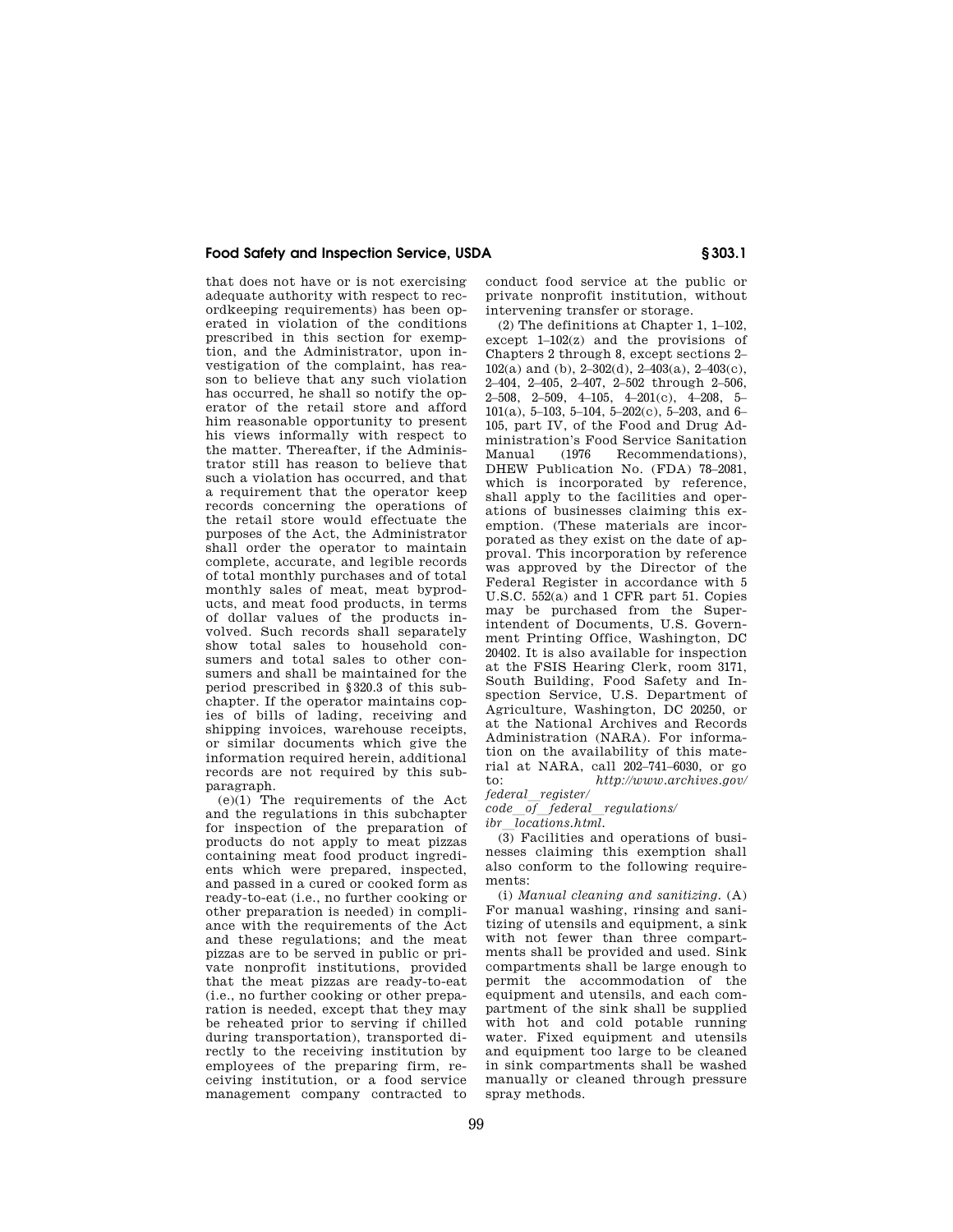(B) Drain boards or easily movable dish tables of adequate size shall be provided for proper handling of soiled utensils prior to washing and for cleaned utensils following sanitizing and shall be located so as not to interfere with the proper use of the dishwashing facilities.

(C) Equipment and utensils shall be preflushed or prescraped and, when necessary, presoaked to remove gross food particles and soil.

(D) Except for fixed equipment and utensils too large to be cleaned in sink compartments, manual washing, rinsing and sanitizing shall be conducted in the following sequence:

(*1*) Sinks shall be cleaned prior to use.

(*2*) Equipment and utensils shall be thoroughly washed in the first compartment with a hot detergent solution that is kept clean.

(*3*) Equipment and utensils shall be rinsed free of detergent and abrasives with clean water in the second compartment.

(*4*) Equipment and utensils shall be sanitized in the third compartment according to one of the methods prescribed in paragraph (e)(3)(i)(E) (*1*) through (*4*) of this section.

(E) The food-contact surfaces of all equipment and utensils shall be sanitized by:

(*1*) Immersion for at least 1⁄2 minute in clean, hot water at a temperature of at least 170 °F; or

(*2*) Immersion for at least 1 minute in a clean solution containing at least 50 parts per million of available chlorine as a hypochlorite and at a temperature of at least 75 °F; or

(*3*) Immersion for at least 1 minute in a clean solution containing at least 12.5 parts per million of available iodine and having a pH not higher than 5.0 and at a temperature of at least 75 °F; or

(*4*) Immersion in a clean solution containing any other chemical sanitizing agent allowed under 21 CFR 178.1010 that will provide the equivalent bactericidal effect of a solution containing at least 50 parts per million of available chlorine as a hypochlorite at a temperature of at least 75 °F for 1 minute; or

**§ 303.1 9 CFR Ch. III (1–1–12 Edition)** 

(*5*) Treatment with steam free from materials or additives other than those specified in 21 CFR 173.310 in the case of equipment too large to sanitize by immersion, but in which steam can be confined; or

(*6*) Rinsing, spraying, or swabbing with a chemical sanitizing solution of at least twice the strength required for that particular sanitizing solution under paragraph  $(e)(3)(i)(E)(4)$  of this section in the case of equipment too large to sanitize by immersion.

(F) When hot water is used for sanitizing, the following facilities shall be provided and used:

(*1*) An integral heating device or fixture installed in, on, or under the sanitizing compartment of the sink capable of maintaining the water at a temperature of at least 170 °F; and

(*2*) A numerically scaled indicating thermometer, accurate to ±3 °F, convenient to the sink for frequent checks of water temperature; and

(*3*) Dish baskets of such size and design to permit complete immersion of the tableware, kitchenware, and equipment in the hot water.

(G) When chemicals are used for sanitization, they shall not have concentrations higher than the maximum permitted under 21 CFR 178.1010 and a test kit or other device that accurately measures the parts per million concentration of the solution shall be provided and used.

(ii) *Mechanical cleaning and sanitizing.*  (A) Cleaning and sanitizing may be done by spray-type or immersion dishwashing machines or by any other type of machine or device if it is demonstrated that it thoroughly cleans and sanitizes equipment and utensils. These machines and devices shall be properly installed and maintained in good repair.

Machines and devices shall be operated in accordance with manufacturers' instructions, and utensils and equipment placed in the machine shall be exposed to all dishwashing cycles. Automatic detergent dispensers, wetting agent dispensers, and liquid sanitizer injectors, if any, shall be properly installed and maintained.

(B) The pressure of final rinse water supplied to spray-type dishwashing machines shall not be less than 15 nor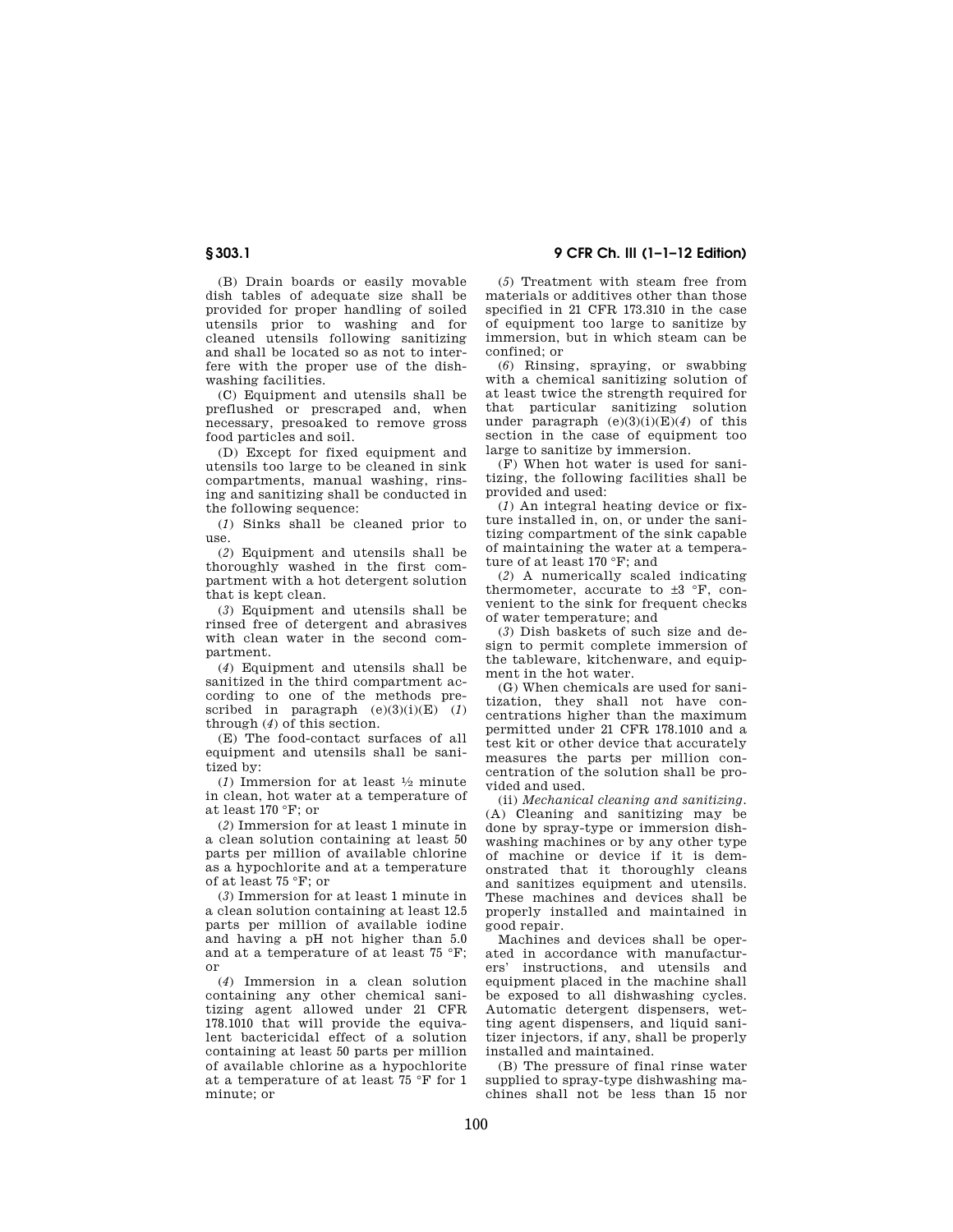more than 25 pounds per square inch measured in the water line immediately adjacent to the final rinse control valve. A 1⁄4–inch IPS valve shall be provided immediately up stream from the final rinse control valve to permit checking the flow pressure of the final rinse water.

(C) Machine or water line mounted numerically scaled indicating thermometers, accurate to ±3 °F, shall be provided to indicate the temperature of the water in each tank of the machine and the temperature of the final rinse water as it enters the manifold.

(D) Rinse water tanks shall be protected by baffles, curtains, or other effective means to minimize the entry of wash water into the rinse water. Conveyors in dishwashing machines shall be accurately timed to assure proper exposure times in wash and rinse cycles in accordance with manufacturers' specifications attached to the machines.

(E) Drain boards shall be provided and be of adequate size for the proper handling of soiled utensils prior to washing and of cleaned utensils following sanitization and shall be so located and constructed as not to interfere with the proper use of the dishwashing facilities. This does not preclude the use of easily movable dish tables for the storage of soiled utensils or the use of easily movable dishtables for the storage of clean utensils following sanitization.

(F) Equipment and utensils shall be flushed or scraped and, when necessary, soaked to remove gross food particles and soil prior to being washed in a dishwashing machine unless a prewashcycle is a part of the dishwashing machine operation. Equipment and utensils shall be placed in racks, trays, or baskets, or on conveyors, in a way that food-contact surfaces are exposed to the unobstructed application of detergent wash and clean rinse waters and that permits free draining.

(G) Machines (single-tank, stationary-rack, door-type machines and spray-type glass washers) using chemicals for sanitization may be used: *Provided, That,* 

(*1*) The temperature of the wash water shall not be less than 120 °F.

(*2*) The wash water shall be kept clean.

(*3*) Chemicals added for sanitization purposes shall be automatically dispensed.

(*4*) Utensils and equipment shall be exposed to the final chemical sanitizing rinse in accordance with manufacturers' specifications for time and concentration.

(*5*) The chemical sanitizing rinse water temperature shall be not less than 75 °F nor less than the temperature specified by the machine's manufacturer.

(*6*) Chemical sanitizers used shall meet the requirements of 21 CFR 178.1010.

(*7*) A test kit or other device that accurately measures the parts per million concentration of the solution shall be available and used.

(H) Machines using hot water for sanitizing may be used provided that wash water and pumped rinse water shall be kept clean and water shall be maintained at not less than the following temperatures:

(*1*) Single-tank, stationary-rack, dual-temperature machine:

(*2*) Single-tank, stationary-rack, single-temperature machine:

| Final rinse temperature 165 °F |  |
|--------------------------------|--|

(*3*) Single-tank, conveyor machine:

| Final rinse temperature 180 °F |  |
|--------------------------------|--|

(*4*) Multitank, conveyor machine:

| Pumped rinse temperature 160 °F |  |
|---------------------------------|--|
| Final rinse temperature 180 °F  |  |

(*5*) Single-tank, pot, pan, and utensil washer (either stationary or movingrack):

Wash temperature .................................140 °F Final rinse temperature ........................180 °F

(I) All dishwashing machines shall be thoroughly cleaned at least once a day or more often when necessary to maintain them in a satisfactory operating condition.

(iii) *Steam.* Steam used in contact with food or food-contact surfaces shall be free from any materials or additives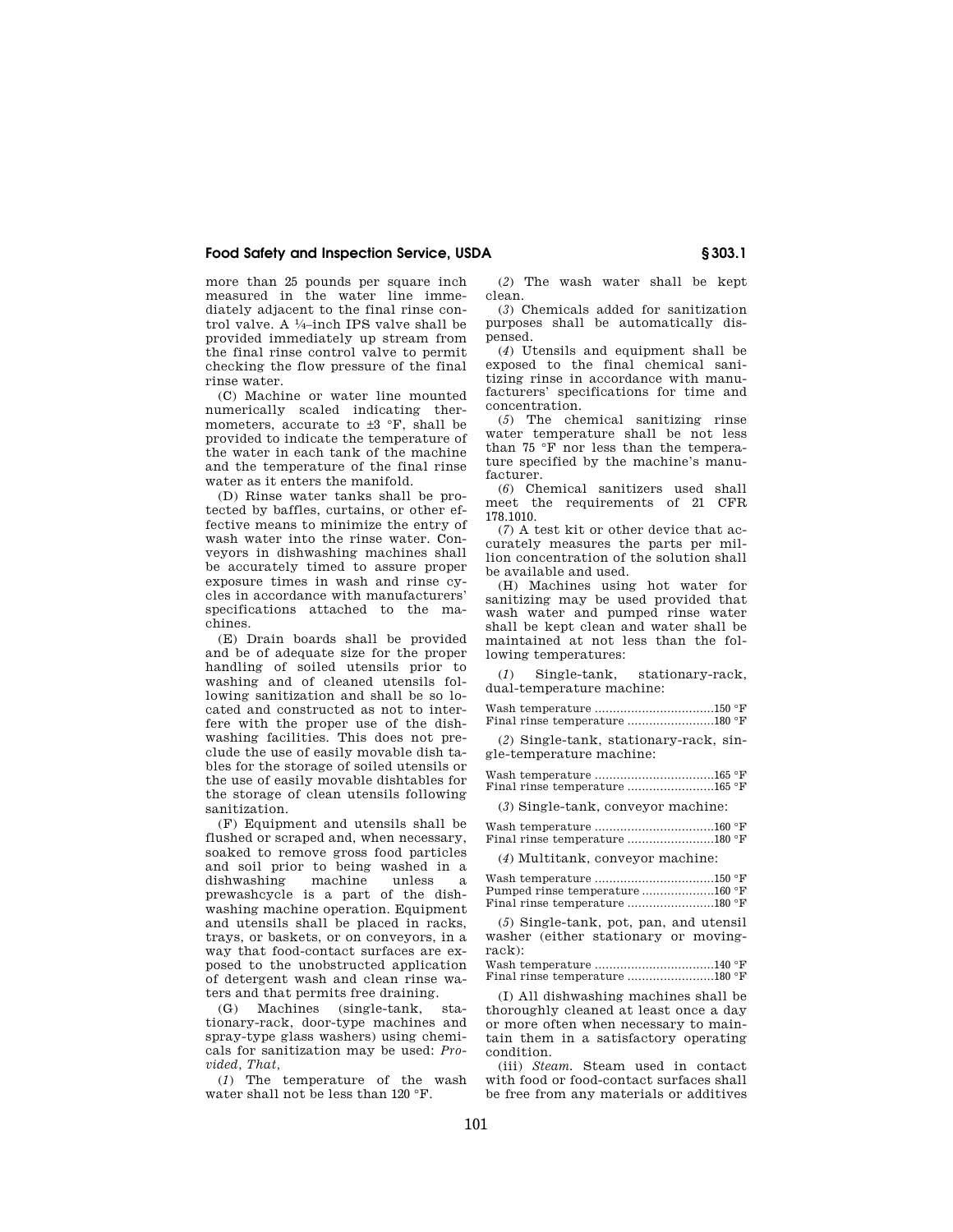other than those specified in 21 CFR 173.310.

(4) For purposes of this paragraph, the term ''private nonprofit institution'' means ''a corporation, and any community chest, fund, or foundation, organized and operated exclusively for religious, charitable, scientific, testing for public safety, literary, or educational purposes, or to foster national or international amateur sports competition (but only if no part of its activities involve the provision of athletic facilities or equipment), or for the prevention of cruelty to children or animals, no part of the net earnings of which inures to the benefit of any private shareholder or individual, no substantial part of the activities of which is carrying on propaganda, or otherwise attempting, to influence legislation, and which does not participate in, or intervene in (including the publishing or distribution of statements), any political campaign on behalf of (or in opposition to) any candidate for public office.''

(5) The Administrator may withdraw or modify the exemption set forth in §303.1(e)(1) for a particular establishment when he or she determines that such action is necessary to ensure food safety and public health. Before such action is taken, the owner or operator of the particular establishment shall be notified, in writing, of the reasons for the proposed action and shall be given an opportunity to respond, in writing, to the Administrator within 20 days after notification of the proposed action. The written notification shall be served on the owner or operator of the establishment in the manner prescribed in section 1.147(b) of the Department's Uniform Rules of Practice  $(T$  CFR 1.147(b)). In those instances where there is conflict of any material fact, the owner or operator of the establishment, upon request, shall be afforded an opportunity for a hearing with respect to the disputed fact, in accordance with rules of practice which shall be adopted for the proceeding. However, such withdrawal or modification shall become effective pending final determination in the proceeding when the Administrator determines that an imminent threat to food safety or public health exists, and that such

# **§ 303.1 9 CFR Ch. III (1–1–12 Edition)**

action is, therefore, necessary to protect the public health, interest or safety. Such withdrawal or modification shall be effective upon oral or written notification, whichever is earlier, to the owner or operator of the particular establishment as promptly as circumstances permit. In the event of oral notification, written confirmation shall be given to the owner or operator of the establishment as promptly as circumstances permit. This withdrawal or modification shall continue in effect ending the completion of the proceeding and any judicial review thereof, unless otherwise ordered by the Administrator.

(f) The adulteration and misbranding provisions of the Act and the regulations in this subchapter, other than the requirement of the official inspection legend, apply to articles which are exempted from inspection or not required to be inspected under this section. This includes the requirement that any pork and any product containing pork be prepared only in compliance with any applicable requirement for the destruction of trichina as provided in §318.10 of this subchapter.

(g) The Administrator may extend the requirements of titles I and IV of the Act to any establishment in any State or organized Territory at which products are prepared for distribution solely within such jurisdiction, if he determines in accordance with the provisions of paragraph 301(c)(1) of the Act that it is producing adulterated products which would clearly endanger the public health.

(h) The Administrator may in specific classes of cases waive for limited periods any provisions of the regulations in this subchapter in order to permit appropriate and necessary action in the event of a public health emergency or to permit experimentation so that new procedures, equipment, and/or processing techniques may be tested to facilitate definite improvements: *Provided,* That such waivers of the provisions of such regulations are not in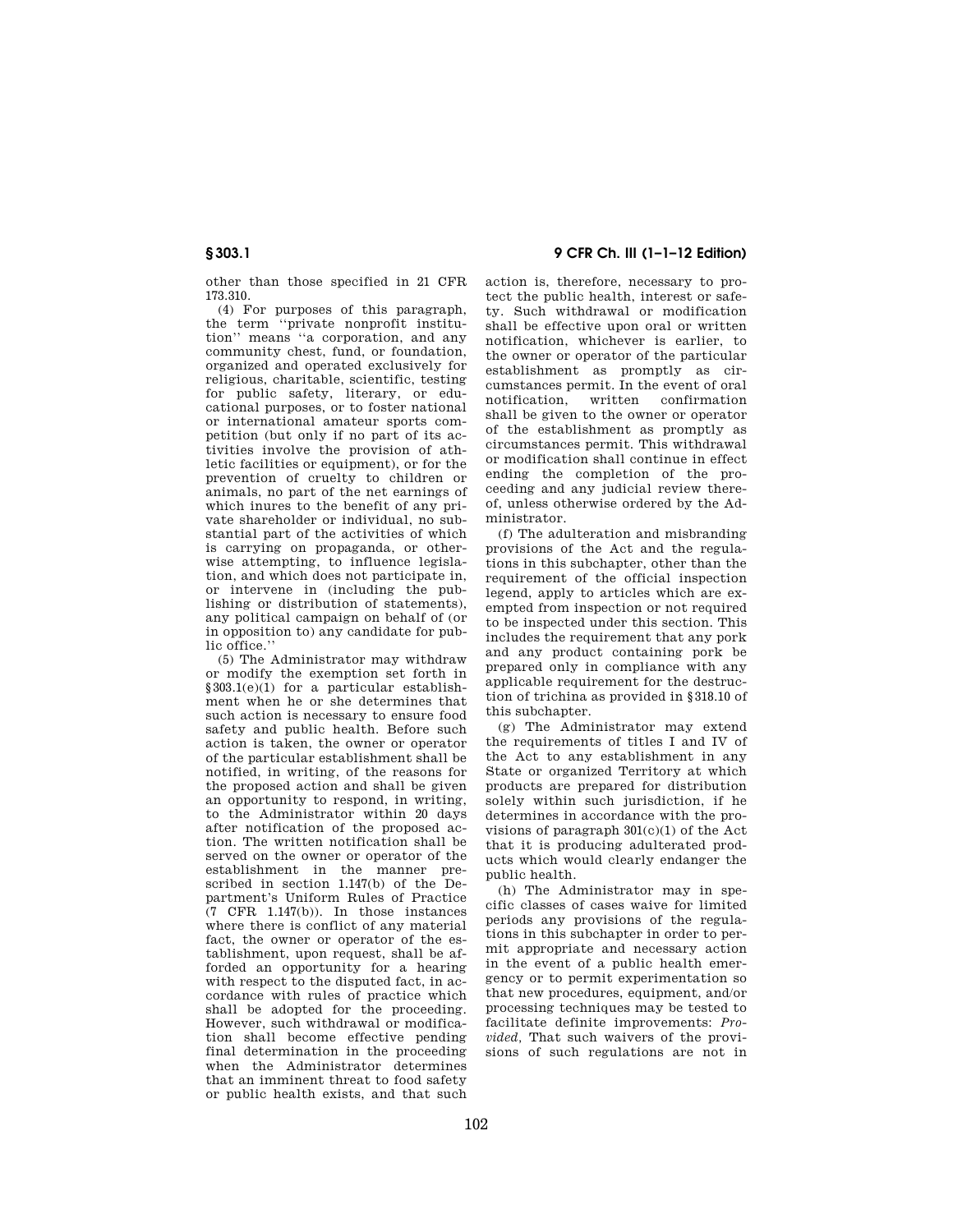conflict with the purposes or provisions of the Act.

(Approved by the Office of Management and Budget under control number 0583–0015)

[35 FR 15558, Oct. 3, 1970, as amended at 36 FR 12002, 12004, June 24, 1971; 45 FR 27922, Apr. 25, 1980; 46 FR 46288, Sept. 18, 1981; 47 FR 746, Jan. 7, 1982; 51 FR 29909, Aug. 21, 1986; 52 FR 10032, Mar. 30, 1987; 52 FR 48091, Dec. 18, 1987; 53 FR 24679, June 30, 1988; 57 FR 34182, Aug. 3, 1992; 64 FR 56415, Oct. 20, 1999; 76 FR 82078, Dec. 30, 2011]

#### **§ 303.2 Experimentation: Intensity of inspection coverage.**

(a) Pursuant to the Processed Products Inspection Improvement Act of 1986, Title IV of the Futures Trading Act of 1986 (Pub. L. 99–641), in establishments preparing products at which inspection under the Act and regulations is required, the frequency with which and the manner in which meat food products made from livestock previously slaughtered in official establishments are examined and inspected by Program employees is to be based on considerations relevant to effective regulation of meat food products and protection of the health and welfare of consumers. In order to test procedures for use in making such determinations and, in particular, for determining whether and, is so, to what extent the intensity of inspection coverage exceeds that which should be considered necessary pursuant to section 6 of the Act, as amended by section 403(a) of the Futures Trading Act of 1986, the Administrator is initiating experimentation of a new system of inspection for reviewing the performance of establishments and for designing the supervision and other conditions and methods of inspection coverage. For the period of such experimentation, the Administrator shall identify establishments for review, and the frequency and the manner of inspection by Program employees shall be determined on the basis of the results of those reviews and be otherwise in accordance with this section.

(b) The determinations referred to in paragraph (a) of this section shall be made by the program and shall reflect evaluations of the performance and the characteristics and such establishments.

(1) In assessing the performance of an establishment, the following factors are appropriate for consideration:

(i) The history of compliance with applicable regulatory requirements by the person conducting operations at such establishment or by anyone responsibly connected with the business conducting operations at such establishment, as ''responsibly connected'' is defined in section  $401(g)$  of the Act,

(ii) The competence of the person conducting operations at such establishment, as indicated by:

(A) Knowledge of appropriate manufacturing practices and applicable regulatory requirements,

(B) Demonstrated ability to apply such knowledge in a timely and consistent manner, and

(C) Commitment to correcting deficiencies noted by Program employees and otherwise assuring compliance with applicable regulatory requirements, and

(iii) The procedures used in such establishment to control the production process, environment, and resulting product in order to assure and monitor compliance with the requirements of the Act and the rules and regulations promulgated thereunder.

(2) In assessing the characteristics of an establishment, the following factors are appropriate for consideration:

(i) The complexity of the processing operation(s) conducted at such establishment,

(ii) The frequency with which each such operation is conducted at such establishment,

(iii) The volume of product resulting from each such operation at such establishment,

(iv) Whether and to what extent slaughter operations also are conducted at such establishment,

(v) What, if any, food products not regulated under this Act or the Poultry Products Inspection Act also are prepared at such establishment, and

(vi) The size of such establishment.

(c)(1) For the period of experimentation described in paragraph (a) of this section, the frequency of inspection by Program employees of operations other than slaughter may be reduced in an establishment in which the procedures referred to therein are